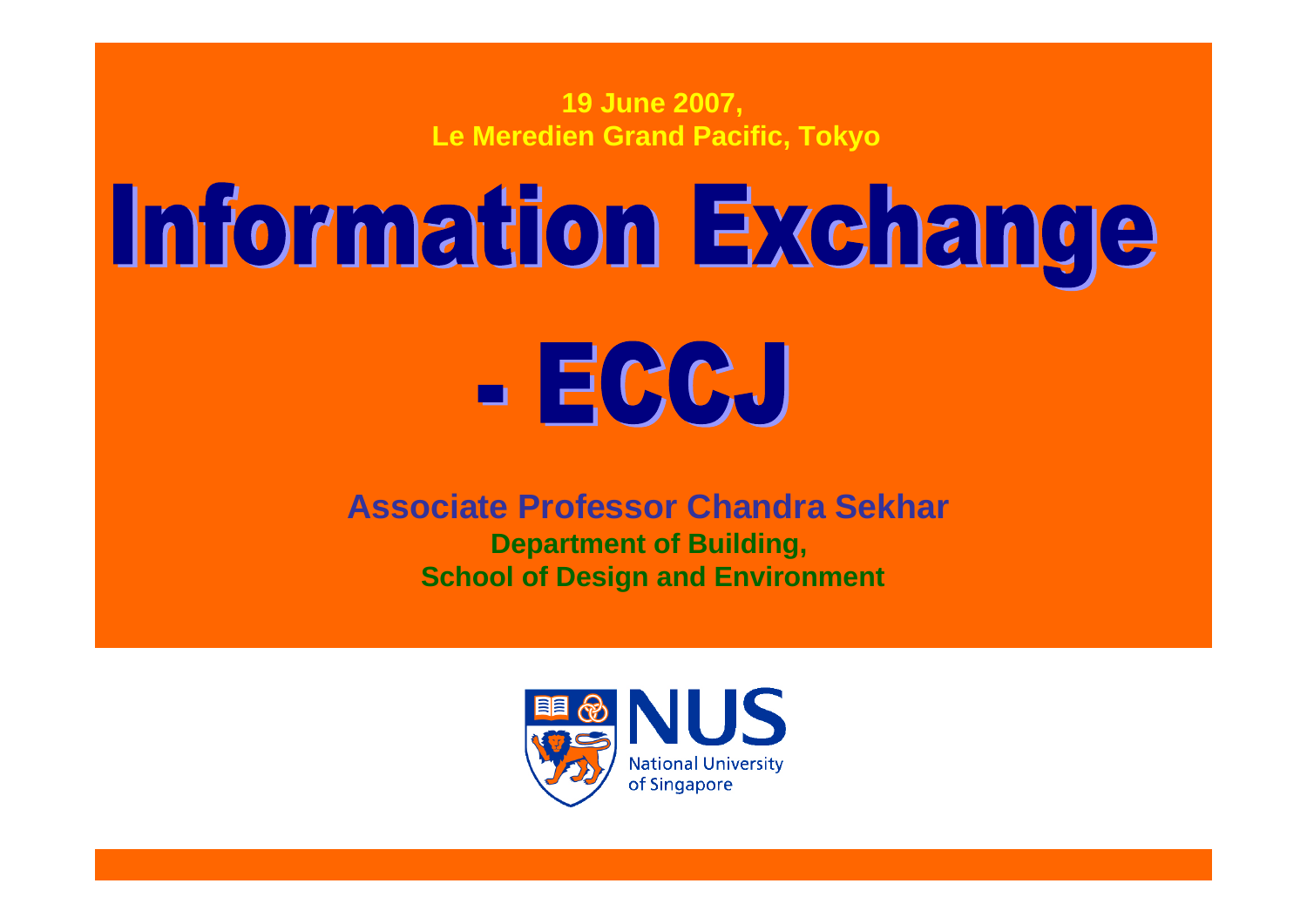## Energy Efficiency – Recent Developments in Singapore

**1998 - an Inter-agency Committee on Energy Efficiency (IACEE) formed to address concerns over the increasing energy consumption of Singapore and to recommend policy measures to improve energy efficiency in Singapore**

- **Recommendations presented in a report on Energy Efficiency in Singapore**
- • **Approved by Cabinet – Government Agencies tasked to follow up on the recommendations**

**1 Apr 01 - the Ministry of the Environment and Water Resources (MEWR) re-structured the IACEE,** 

**expanded its scope and renamed it the** 

**National Energy Efficiency Committee (NEEC)**

- **2006 - Singapore's plan to accede to the Kyoto Protocol** 
	- **- NEEC expanded in scope to cover climate change issues and renamed the National Climate Change Committee (NCCC)**



**Energy Efficiency – A Key Thrust**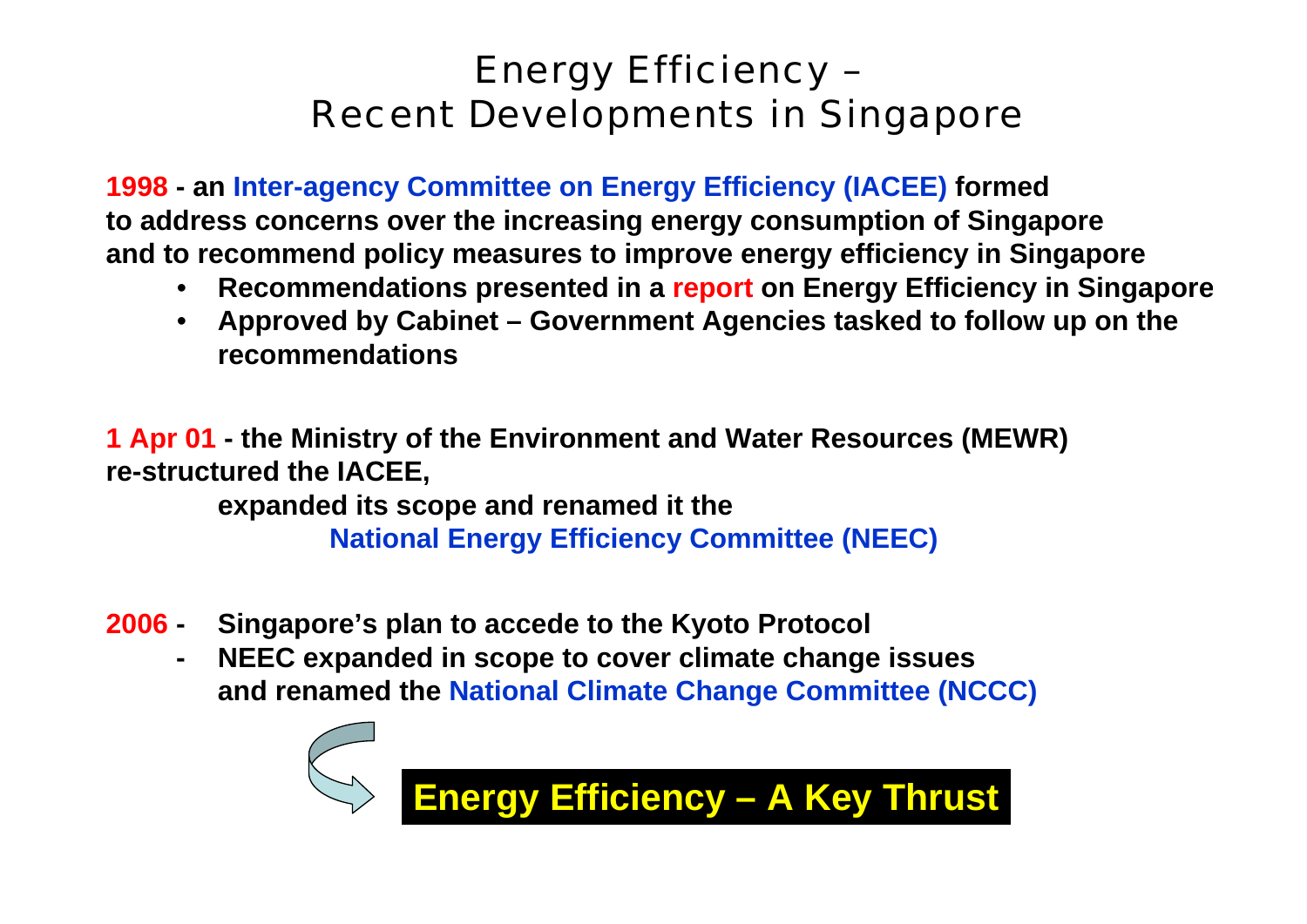### Energy Efficiency in Building Sector

**Energy Efficiency Improvement Assistance Scheme (EASe)**

**Green Mark For Buildings**

**Energy Smart Buildings Scheme - Energy Smart Office**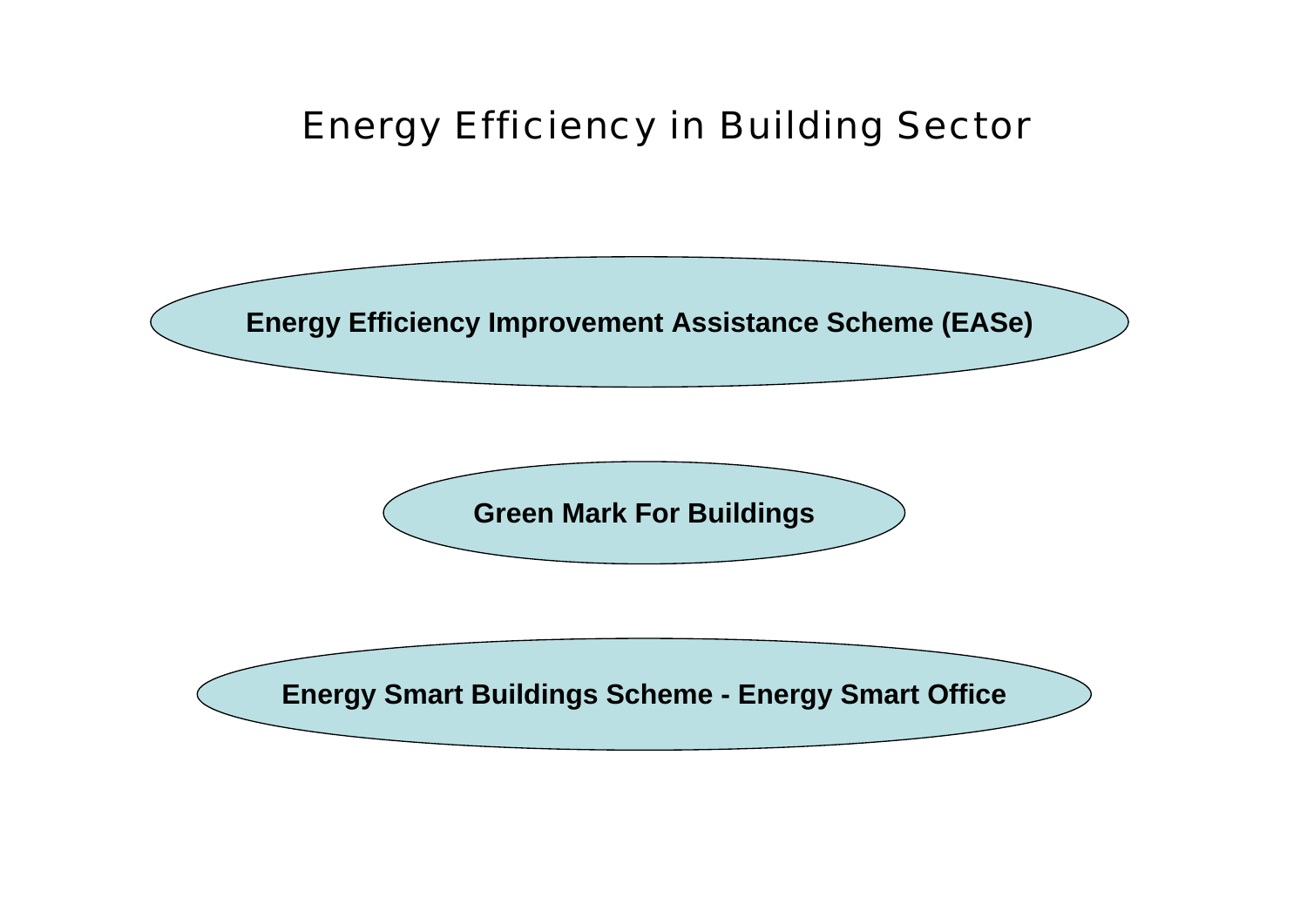# **Promoting Energy Efficiency in Buildings**

- Regulations and standards
	- – Building and Construction Authority's Building Control Regulation for air-con bldgs (revised in Jan 2004)
		- Maximum permissible Envelope Thermal Transfer Value (ETTV) and Roof TTV (RTTV) levels
		- Minimum efficiency requirements for air-con systems exceeding 30 kW
		- Maximum lighting power budget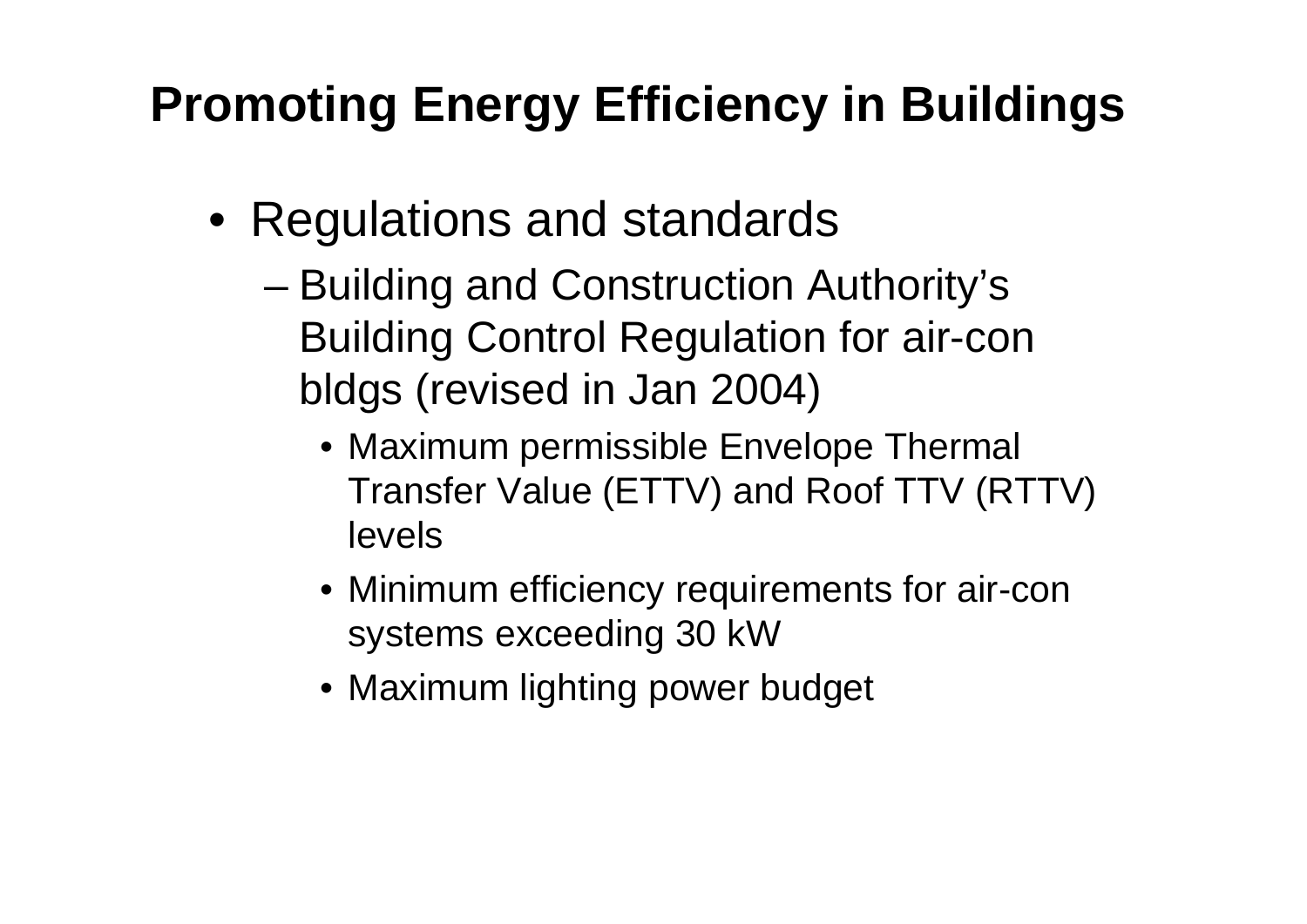#### **Promoting Energy Efficiency in Buildings NEA**  $\boldsymbol{Q}$ rogra  $\boldsymbol{v}$  $\boldsymbol{\mathcal{U}}$ e

**Energy Efficiency Improvement Assistance Scheme (EASe)**

- •**Introduced in Apr 2005**
- •**\$10 million incentive scheme**
- •**Fund up to 50% of cost of engaging ESCOs**
- •**Manufacturing companies and building owners/operators**
- • **Requires companies to contract with ESCOs accredited by ESU1 to provide audit services**
- $\bullet$  **60 companies have signed up - of which 40 are buildings (230 GWH annual energy savings expected)**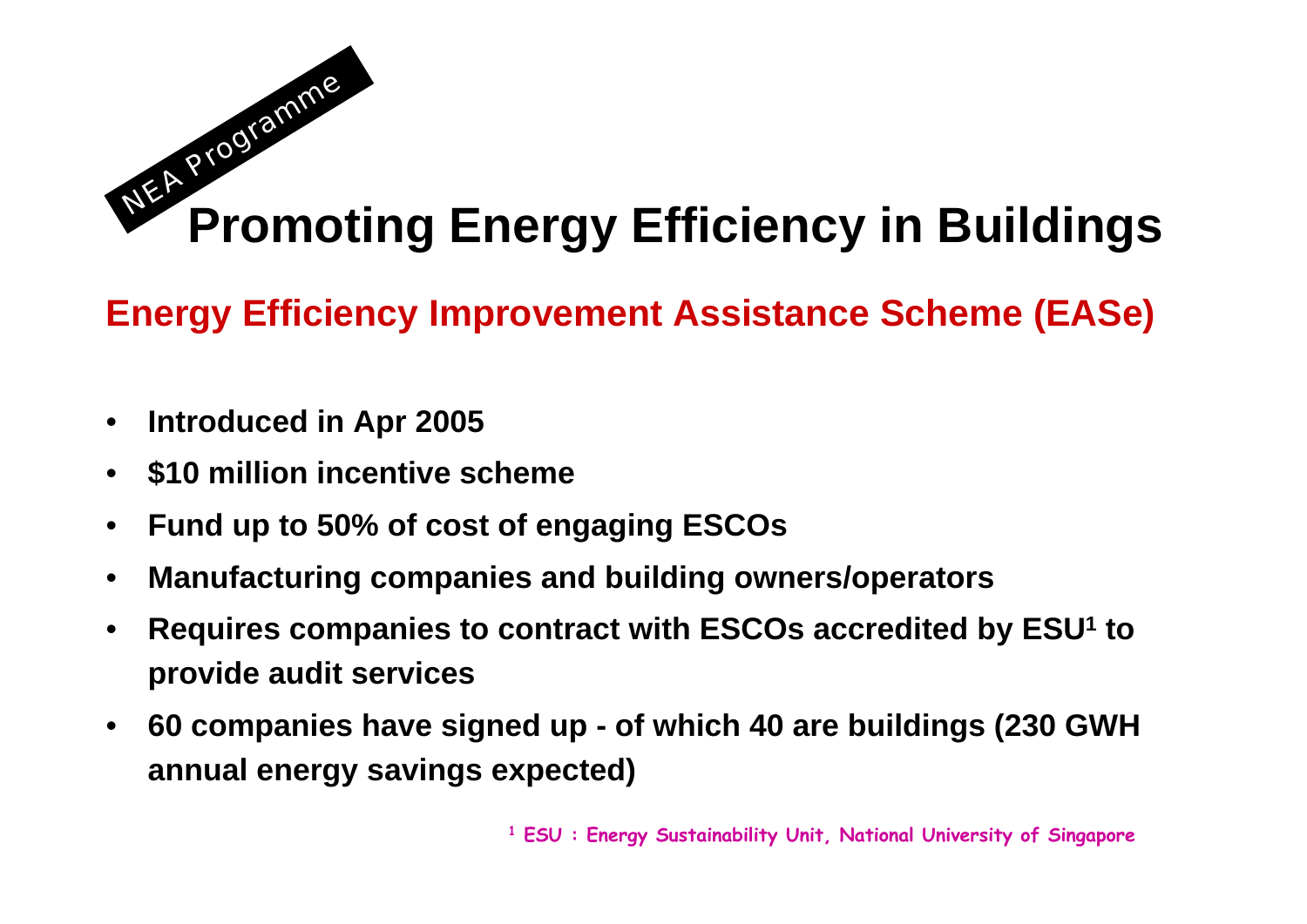# **Promoting Energy Efficiency in Buildings**



- **Energy Efficiency**
- **Water Efficiency**
- **Site/Project Development & Management (Building Management & Operation for existing buildings)**
- **Good Indoor Environmental Quality & Environmental Protection**
- **Innovation**

#### **Green Mark Incentive**

| Green Mark Rating (1) | <b>Green Mark Incentive</b>                                                                       |                                                                                             | <b>Minimum Energy</b> |
|-----------------------|---------------------------------------------------------------------------------------------------|---------------------------------------------------------------------------------------------|-----------------------|
|                       | Rate                                                                                              | Cap                                                                                         | Savings $(4)$         |
| <b>Gold</b>           | \$3.0/ $m^2$ for new GFA $(2)$<br>&<br>$$1.2/m2$ for existing<br>GFA <sup>(3)</sup>               | \$300,000<br><b>or</b><br>0.2% of construction/ retrofitting<br>cost, whichever is lower    |                       |
| <b>GoldPLUS</b>       | \$5.0/ $m^2$ for new GFA $(2)$<br>&<br>$$2.0/m2$ for existing<br>GFA <sup>(3)</sup>               | \$2,500,000<br><b>or</b><br>0.33% of construction/ retrofitting<br>cost, whichever is lower | 25%                   |
| <b>Platinum</b>       | \$6.0/ $m^2$ for new GFA $^{(2)}$<br>&<br>\$2.4/m <sup>2</sup> for existing<br>GFA <sup>(3)</sup> | \$3,000,000<br><b>or</b><br>0.4% of construction/ retrofitting<br>cost, whichever is lower  | 30%                   |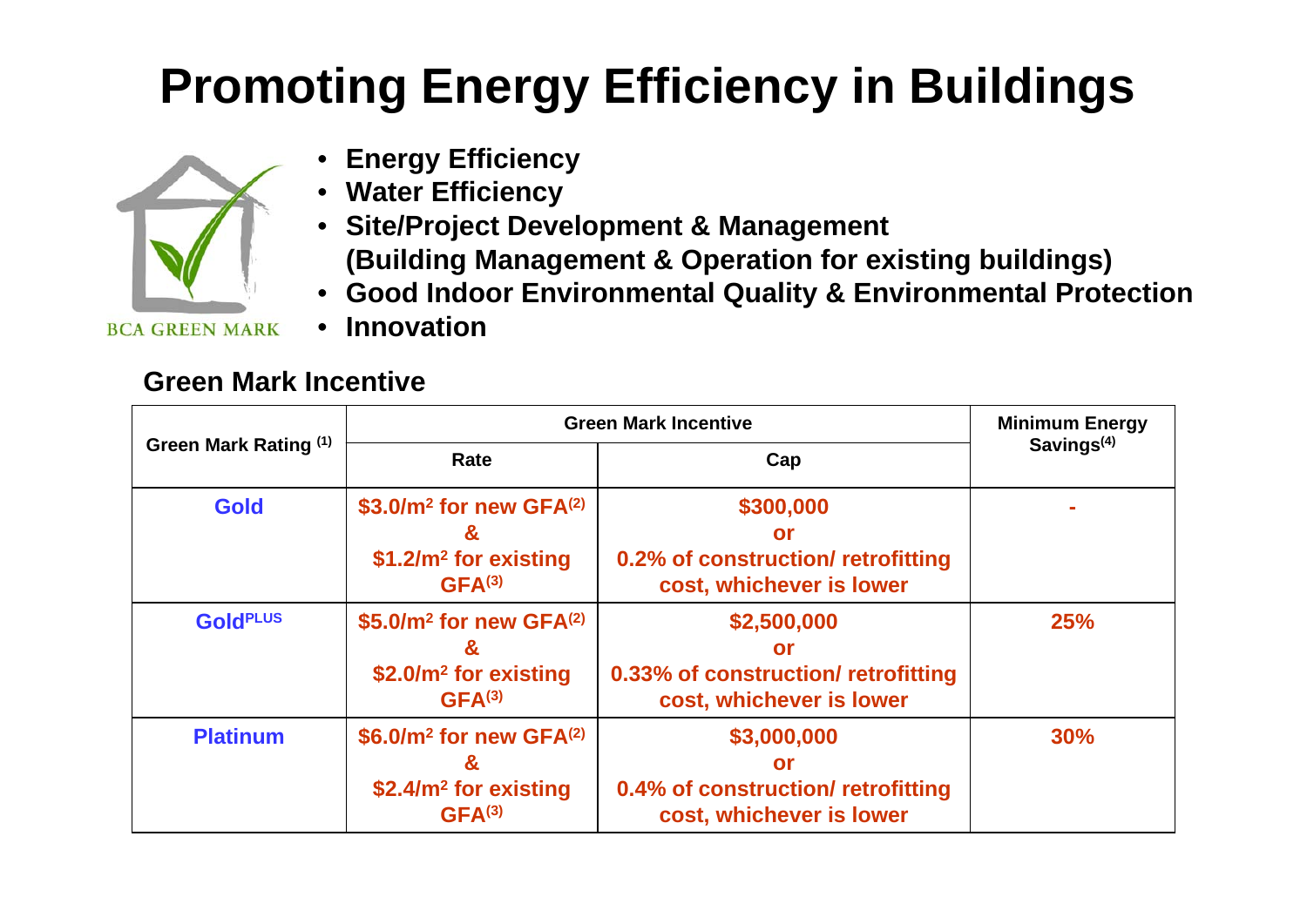Note:

- 1. The prevailing version of the **BCA Green Mark Criteria for New Buildings** will apply. Please see BCA website for details.
- 2. These rates apply to new buildings and the new GFA added to existing buildings.
- 3. These rates apply to upgrading works for existing GFA.
- 4. The minimum energy savings requirements is only applicable for air-conditioned buildings (exclude residential buildings). The energy saving must be demonstrated by energy modeling and validated on completion.

#### **The cash incentive would be disbursed in two stages:**

- • **50% upon successful certification to the required Green Mark standards during design or construction stage**
- •**and the remaining 50% after validation, to be undertaken one year after TOP**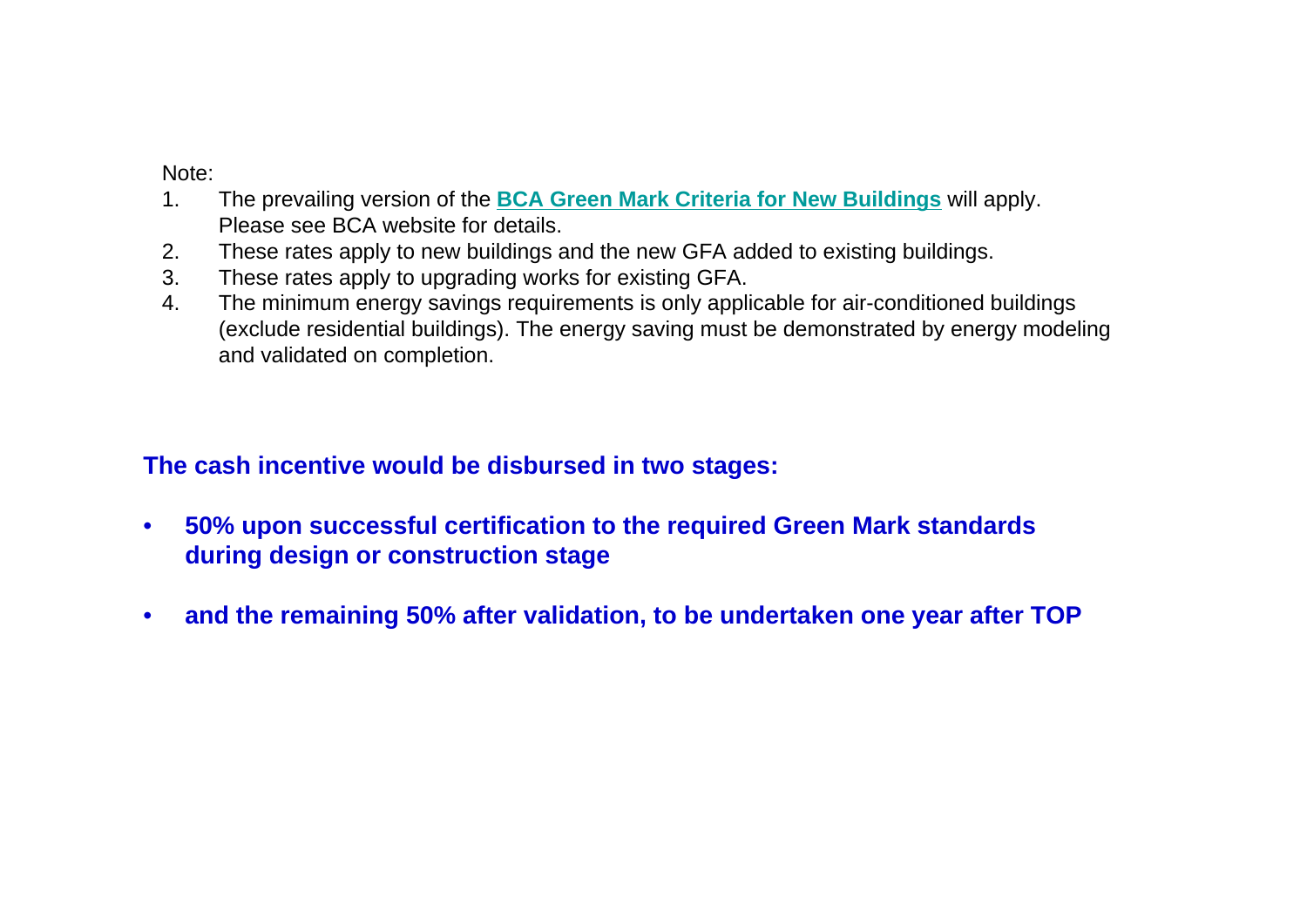



# **Promoting Energy Efficiency in Buildings**

- Energy Smart Building Labelling Scheme
	- Accord recognition to buildings with good energy performance, while maintaining a healthy and productive indoor environment

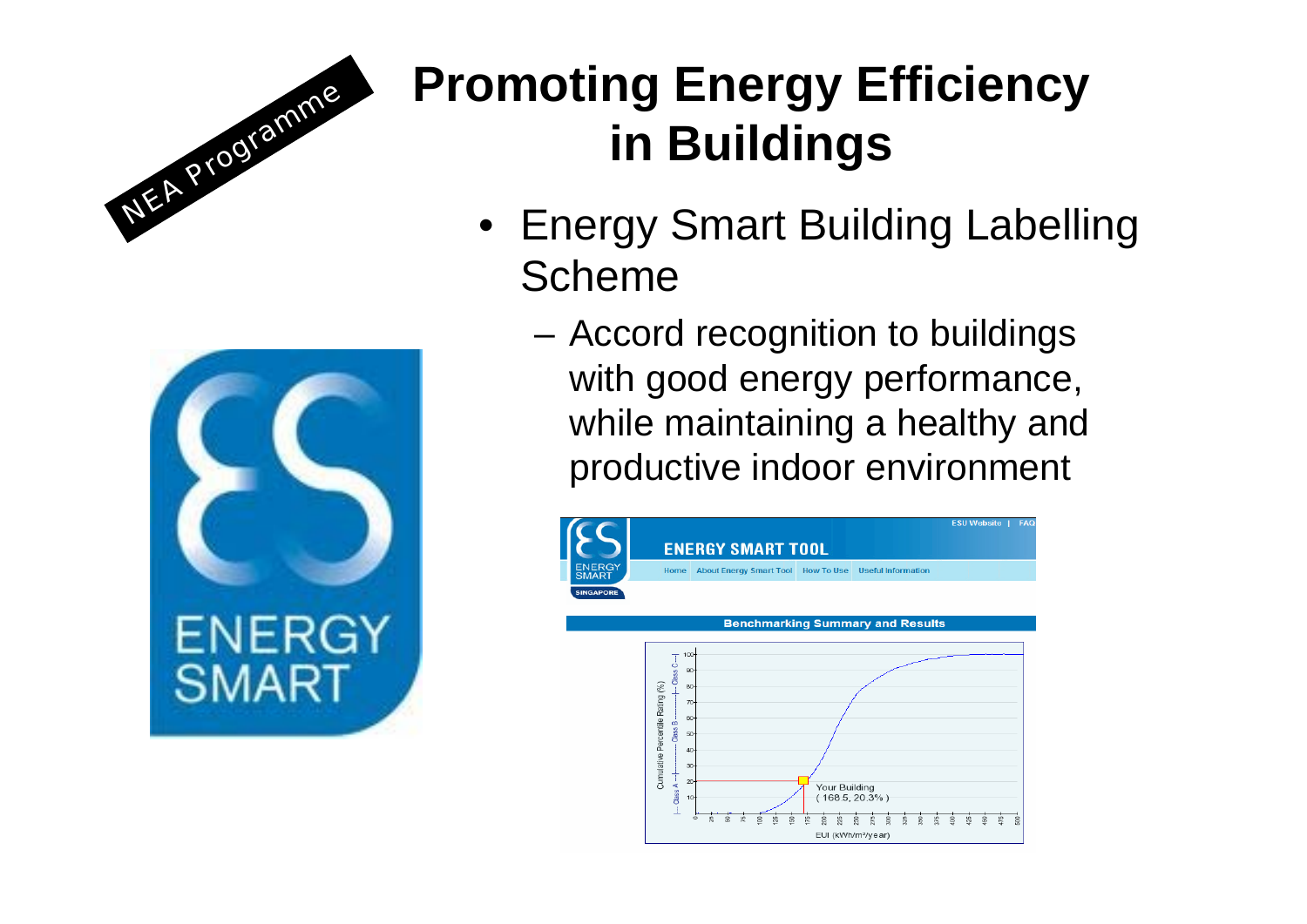# **Singapore Government takes the Lead**



**All government buildings > 15,000 m 2 need to have energy audits done by 2010**



**All new government buildings must be Green Mark accredited**



**Environmental Score Card of all agencies**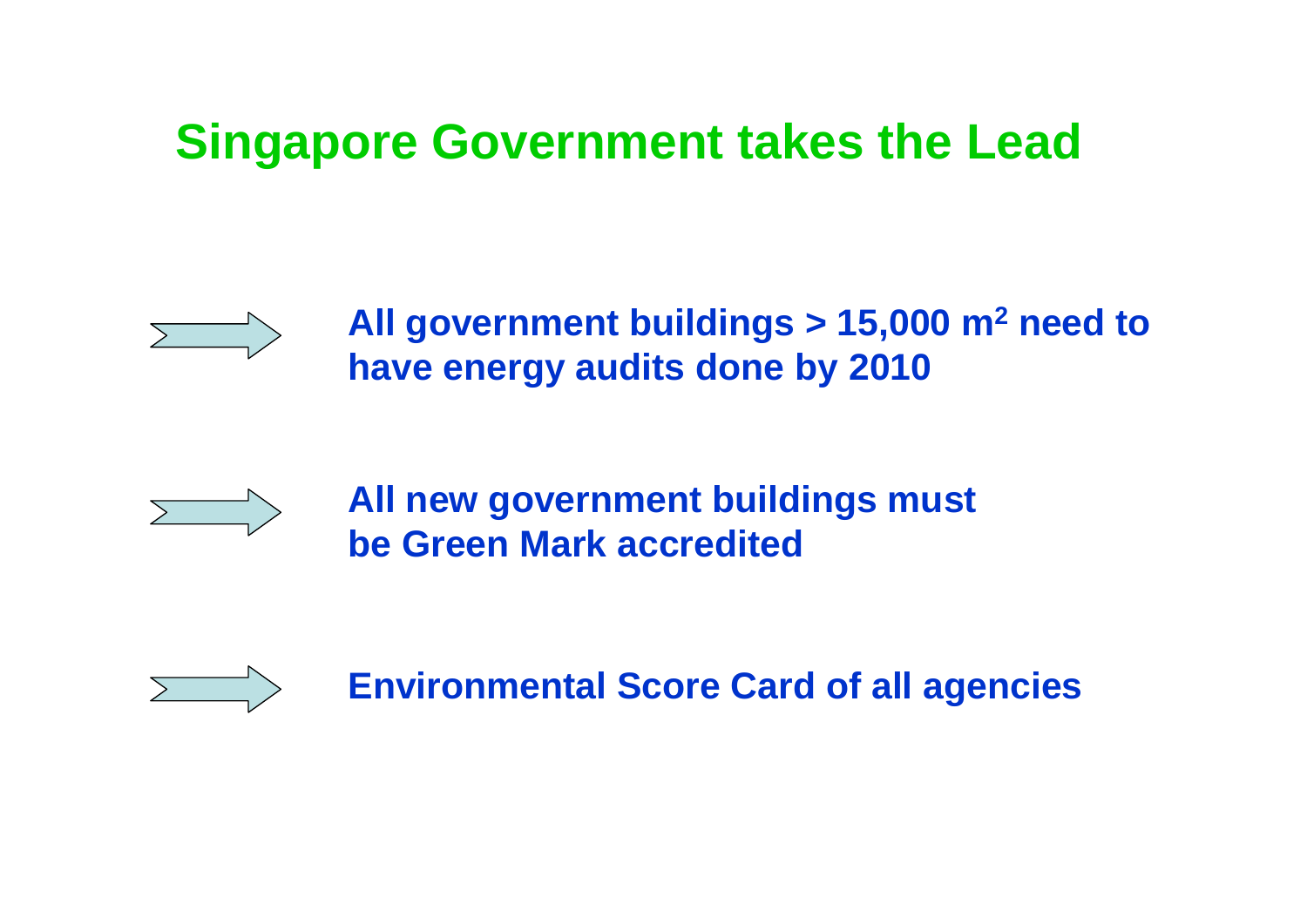# **Energy Sustainability Unit**

**The Unit's Mission:**

**"To advance energy sustainable development in Singapore and the tropics by establishing a knowledge base for fostering healthy, productive and sustainable environmental practices and research"**

**The Energy Sustainability Unit (ESU) was established in August 2004 at the School of Design and Environment, NUS through the support of the Economic and Development Board (EDB), the National Environment Agency (NEA) and the Energy Market Authority (EMA).**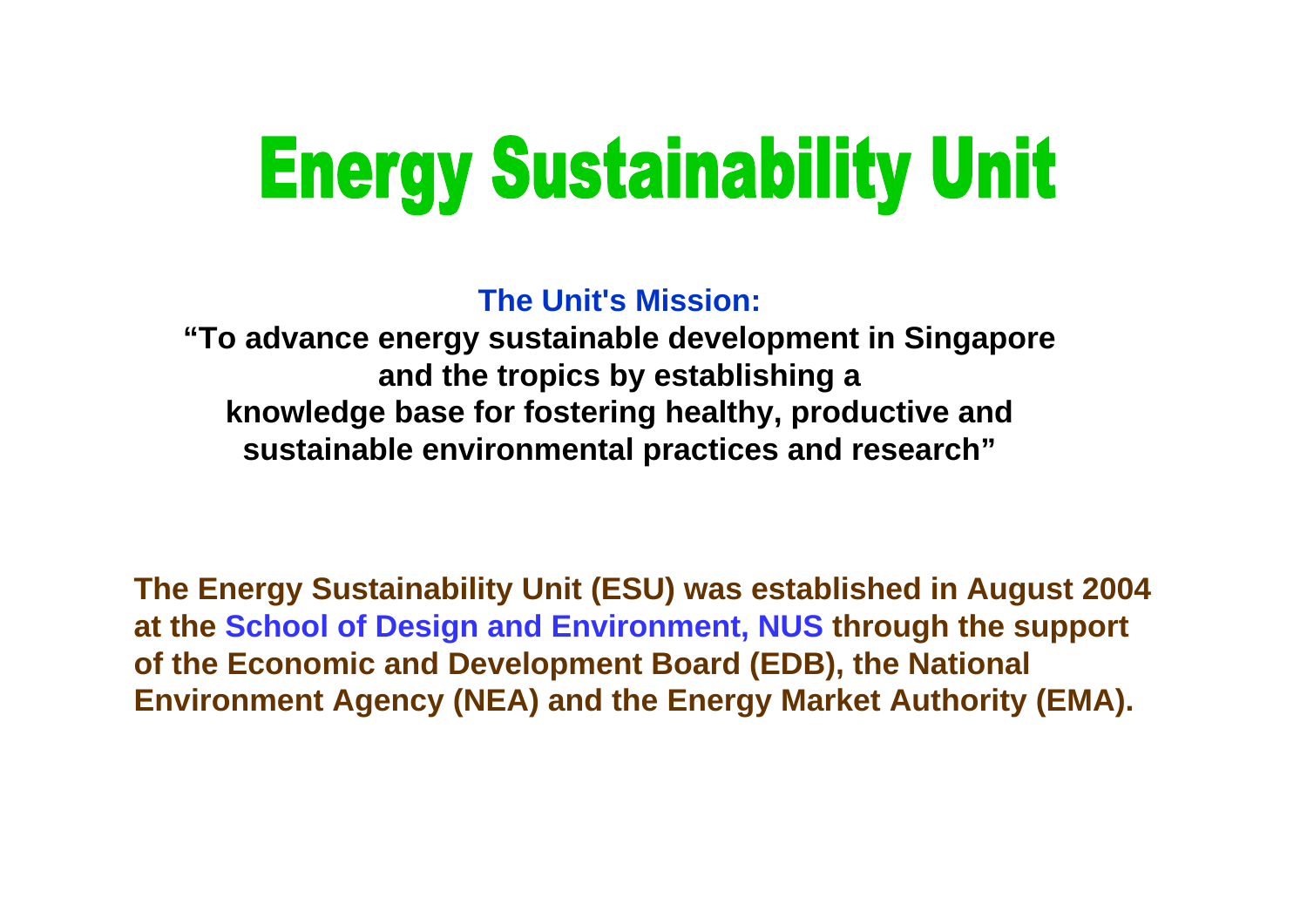

## **EDB-LEAP Programme**

**Economic Development Board – Locally-based Enterprise Advancement Program (LEAP) Programme**

### **Development of a performance measurement and verification protocol for Singapore**

- **Establishing a Training Curriculum and a National Certification System for energy engineers and managers**
- **Establishing a measurement and verification protocol on energy utilization for use by ESCOs in Singapore**
- **Developing and implementing a National Accreditation System of Energy Services Companies (ESCOs)**
- **Organizing events to educate professionals, industries and financial institutions**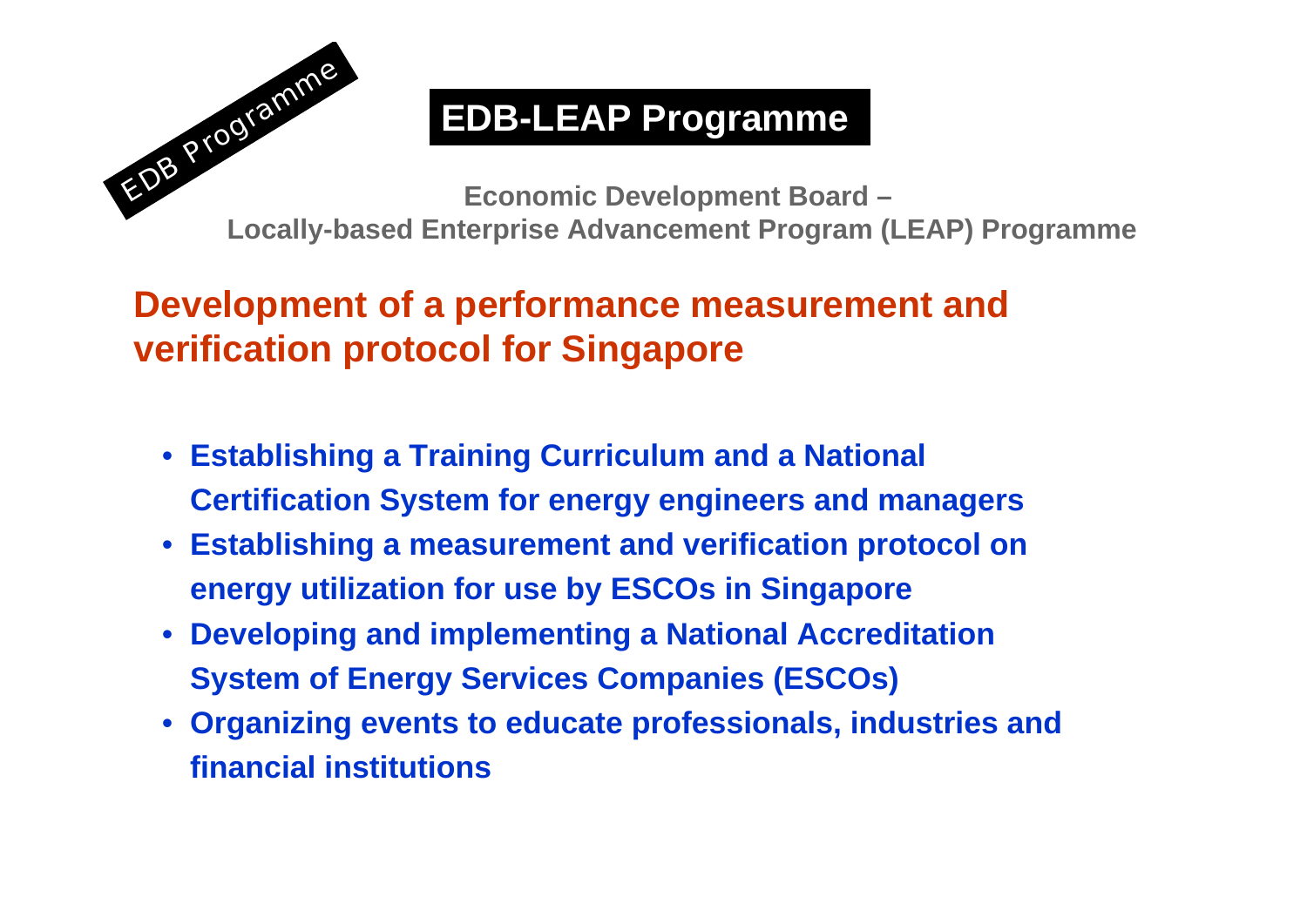

## **OBJECTIVES**

- **To build competent technical capacity in support of the energy services sector**
- **To establish a formal training and certification system for Energy Managers**
- **To motivate the provision of training services in relevant areas of energy management.**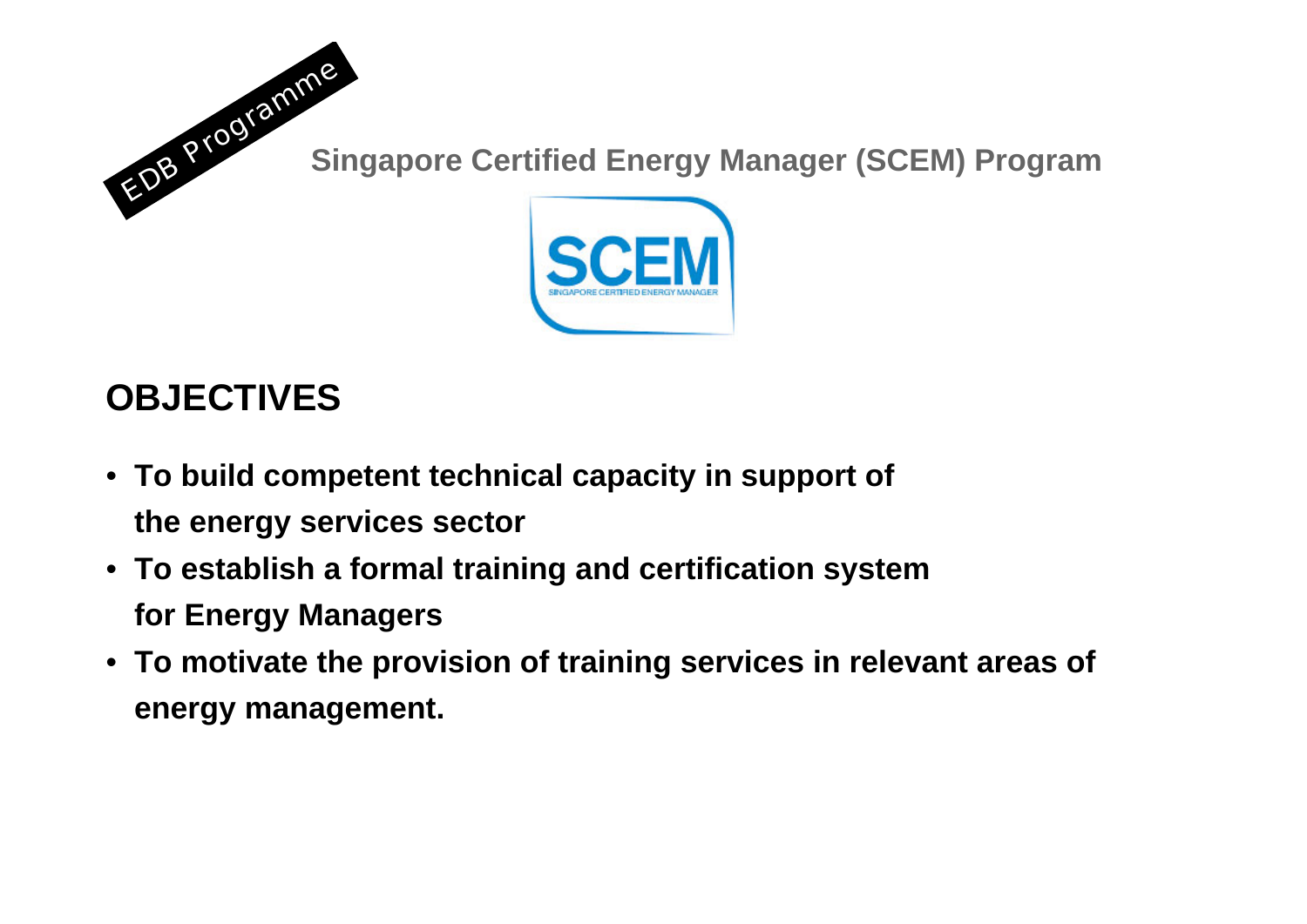

#### Energy Services Companies (ESCOs) Accreditation Scheme

**Enhance professionalism and quality of services offered by ESCOs**

**The accreditation scheme can lead to the following benefits:**

- **Development of professional and qualified ESCOs and energy engineers;**
- **Enhance the standing of ESCOs, and in particular energy auditing services;**
- **Support services procurement and selection procedures;**
- **Support public sector incentive schemes in the promotion of energy efficiency; and**
- **Reduce wastage and false claims amongst industry players.**

**The accreditation is open to any company established in Singapore who wishes to be accredited in the provision of energy auditing services for Building and Industrial facilities.**